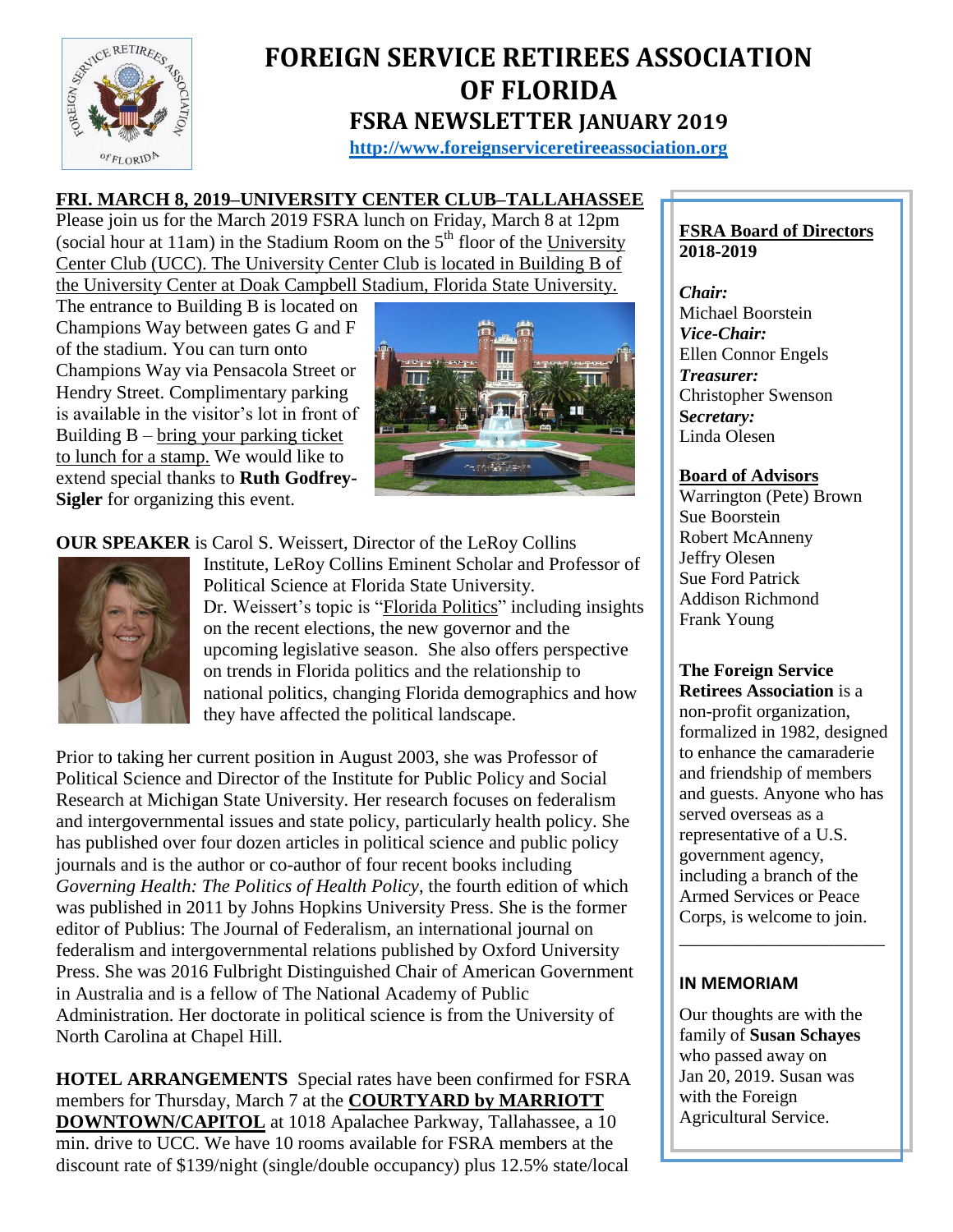tax. The hotel has free parking and an onsite bistro serving breakfast and drinks/dinner. Reservations must be made by **THURS. FEBRUARY 14**. Reservations 1-800-321-2211 (hotel direct  $850-222-8822$ ). The online link is:

**[https://www.marriott.com/event-reservations/reservation](https://www.marriott.com/event-reservations/reservation-link.mi?id=1548182945095&key=GRP&app=resvlink)[link.mi?id=1548182945095&key=GRP&app=resvlink](https://www.marriott.com/event-reservations/reservation-link.mi?id=1548182945095&key=GRP&app=resvlink)**

Request the "Foreign Service Retirees Association" room block. Reservations may be cancelled at least 24 hours prior without penalty. (**NOTE**: Gather for drinks on Thursday evening in the lobby bistro bar at the Marriott Courtyard).

**OTHER LODGING OPTIONS WITHIN 15 MINUTES OF UCC** Due to the Florida legislative session, lodging in Tallahassee may be difficult to come by at reasonable rates, particularly during the week. The following hotels are options; numerous other hotels are located near I-10, within a half-hour drive of UCC. Check the hotel websites as rates and availability change frequently:

- Doubletree by Hilton (101 S. Adams St 32301)
- Four Points by Sheraton (316 W. Tennessee St. 32301)
- Hampton Inn & Suites University  $(824 \text{ Railroad Ave. } 32310)$
- Hotel Duval (415 N. Monroe St. 32301)
- Marriott Residence Inn Universities (600 W. Gaines St. 32304)
- Hilton Garden Inn (1330 S. Blairstone Rd. 32301)
- Aloft Tallahassee (200 N. Monroe St. 32301)
- Comfort Suites (1026 Apalachee Pkwy. 32301)

**WELCOME RECEPTION** Please join us on Thursday, March 7 from 5:30-7:00PM for a no-host social hour in the lobby lounge/bar of the Marriott Courtyard (at 1018 Apalachee Parkway, Tallahassee).

**FSRA BOARD MEETING** The FSRA Officers and Board of Advisors will meet on Friday, March 8 from 10:00am to 11:00am in the University Room on the  $5<sup>th</sup>$  floor of the University Center Club (UCC).

**SOCIAL HOUR** Join us on Friday, March 8 from 11:00am to 12:00pm for the social hour adjacent to the Stadium Room. There will be a cash bar.

**LUNCH MENU OPTIONS** UCC's menu offers a choice of three entrees, and includes freshly baked breads/butter, salad, key lime pie for dessert and coffee/tea.

- 1. Oven Roasted Chicken served with roasted potatoes, onions and lemon pepper butter.
- 2. Mediterranean Tilapia baked white fish, sun-dried tomatoes, basil, olives, capers on orzo pilaf w/ lemon white wine butter sauce.
- 3. Vegetarian Fettuccini with grilled portabella mushrooms, grape tomatoes, broccoli, squash, garlic and parmesan cheese.

**TO MAKE LUNCH RESERVATIONS** Please see the reservation form on page 6 of this newsletter to select lunch options and for payment and mail-in information. The price is \$33.50 pp. Please indicate food allergies. The deadline for lunch reservations is **FEBRUARY 22**.

#### **FSRA ANNUAL DUES \$20 for singles \$30 for couples**

#### **FSRA RENEWALS ARE PAYABLE JANUARY 31!**

#### **\*PLEASE NOTE THESE FSRA Renewal Changes\***

The Board has voted to have a new dues policy in effect starting January 2020 – dues are to be paid annually by January 31 in order for members to be included in the Directory and to continue their membership. For those currently in arrears, dues are now owed (by January 31, 2019) for 2019 and one prior year in order to be included in the Directory and not dropped from membership.

New member applications, member dues, member address and/or email changes, please contact: **Chris Swenson.** *Email***:** [chswenson@embarqmail.com](mailto:chswenson@embarqmail.com) or *cell* 239-495-6739.

\_\_\_\_\_\_\_\_\_\_\_\_\_\_\_\_\_\_\_\_\_\_\_

For your convenience, the New Member & Renewal Form is attached and it is available on the home page of the FSRA website.

#### **FSRA Website**

[http://www.foreignservicereti](http://www.foreignserviceretireeassociation.org/index.html) [reeassociation.org/index.html](http://www.foreignserviceretireeassociation.org/index.html)

Please send any comments or suggestions for the FSRA newsletter or website to **Marian Walsh.** *Email*: [mvanwalsh@gmail.com](mailto:mvanwalsh@gmail.com) or *cell* 941-483-0803.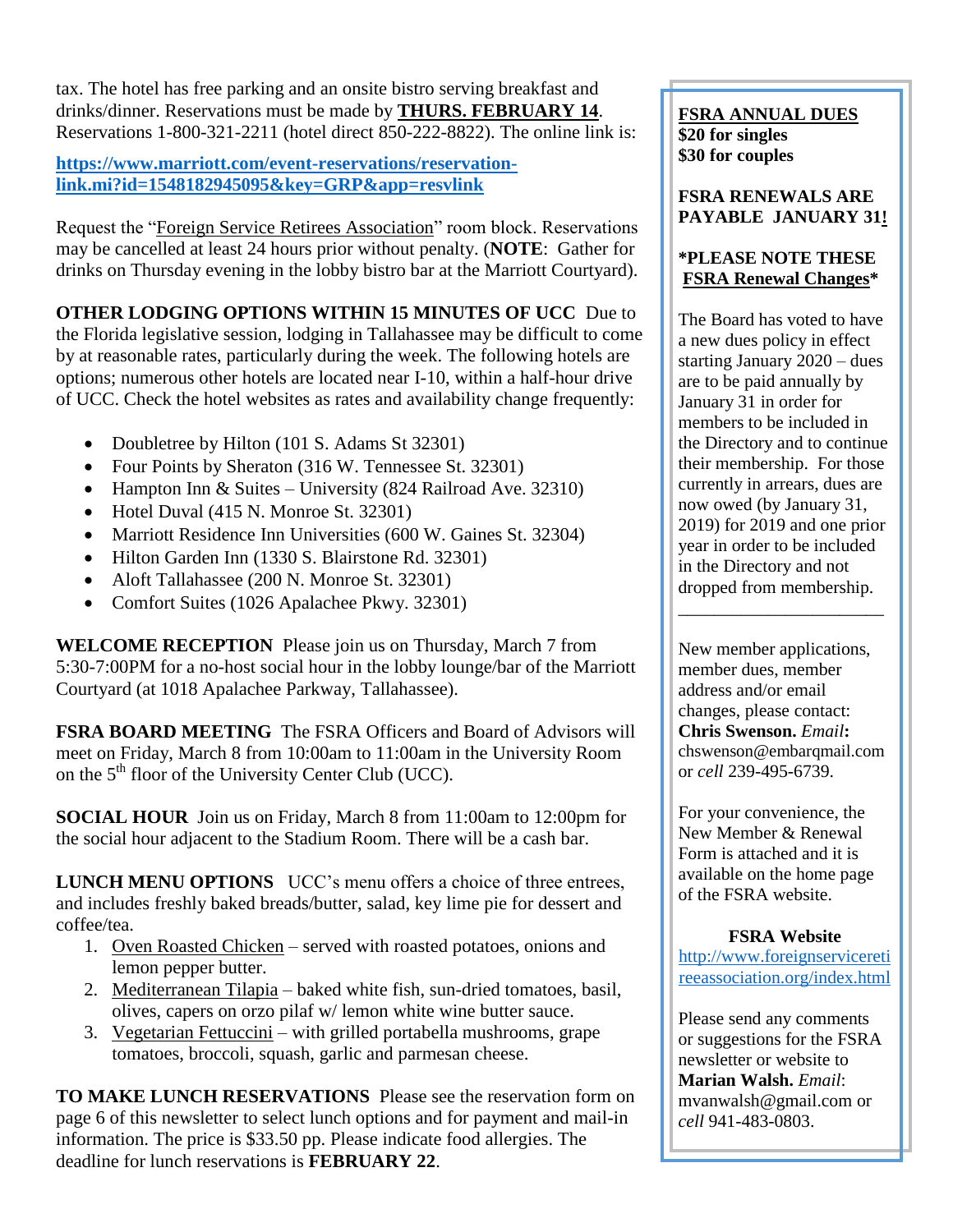**THINGS TO DO IN TALLAHASSEE** North Florida is known as "the other Florida," culturally and geographically different from the southern part of the state. Two state universities, Florida State University and Florida A&M University, call Tallahassee home and offer sports, lectures, and cultural events. Nearby UCC is the National High Magnetic Laboratory; group tours are offered free for a minimum of eight people (must be scheduled three weeks in advance).

You may enjoy a visit to the museum at the old Capitol, as well as the towering structure of the new Capitol, the Florida History Museum, or the



Tallahassee Museum. See Mission San Luis, a reconstructed Spanish mission designated as a National Historic Landmark, with its exhibit gallery and living history of an Apalachee/ Spanish village. Visit Maclay Gardens State Park, the winter home of New York financier Alfred B. Maclay, offering more than 200 floral varieties, a secret garden, reflection pool and Lake Hall. Also nearby is Wakulla

Springs State Park, with a river boat cruise on the St. Mark's River and the world's largest and deepest freshwater spring, and an historic lodge. Another favorite for nature lovers and birdwatchers is the St. Mark's National Wildlife Refuge. The Tallahassee area offers many bike & trails, kayaking & boating. See [www.visittallahassee.com](http://www.visittallahassee.com/) and [www.tallahaseearts.org](http://www.tallahaseearts.org/) for more info.

**PHOTOS FROM SARASOTA LUNCH** The Sarasota lunch in January had a great turnout and thanks to Adelet Kegley (Adelet kegley@msn.com), we have a number of photos to share from that event. Adelet stored the photos on her OneDrive and will leave the photos in place until March. Click on the link below to view and save the photos. Thanks so much Adelet! [https://1drv.ms/f/s!As5pP26bVgypgq0t5ZO5O2T80VtMHQ](https://eur03.safelinks.protection.outlook.com/?url=https%3A%2F%2F1drv.ms%2Ff%2Fs!As5pP26bVgypgq0t5ZO5O2T80VtMHQ&data=02%7C01%7C%7C489323db22cf4618d25008d6795da2a4%7C84df9e7fe9f640afb435aaaaaaaaaaaa%7C1%7C0%7C636829840392833506&sdata=1GHnJx%2Fgik2VpkDPilAOskkuvqccl6tRZeuNemsJsZg%3D&reserved=0)

**NOTES FROM THE SPEAKER** For those not able to attend the FSRA lunches in November or January, below are the speaker summaries.

**PUNTA GORDA, NOVEMBER: Professor Brendan Goff, New College of Florida,** presented: "From PT Barnum to Donald Trump."

Throughout American history, the following "isms" have been present in our political culture: Nativism, Authoritarianism, Populism, Nationalism, and Anti-Intellectualism.

**Nativism** is defined as a policy of favoring native inhabitants as opposed to immigrants– began in 1790 with the Free White Persons' Immigration Laws; 1882 – the Chinese Exclusion Act; 1924 – the Immigration Act, the KKK and tribal treaties; and in the 1940s – the Japanese American internment camps.

**Authoritarianism** is defined as leaders who claim to embody the will of the nation's people. In reality, it is characterized by the use of force, such as violence against the Bonus Army in 1932, Kent State in 1970, and most recently, using the National Guard at the border.

#### **NEW FSRA MEMBERS!**

We would like to welcome the following new members:

Fred & Rebecca **ARMAND** of Pinellas Park (STATE) served in Mali (PCV), Bangkok, Berlin, Santa Domingo, Nairobi, Lima, Brasilia, Lagos and Mexico City.

Margot & William **CARRINGTON** of Fort Lauderdale (STATE) served in Tokyo, Fukuoka and Kuala Lumpur.

James & Jeannine **DOANE** of Ft. Myers (STATE) served in Jerusalem, Nicosia, Brussels, Naples, Tehran, Bucharest, Moscow, Bogota, Beirut and Baghdad.

Paul **FOLMSBEE** & Angie **CHIN** of Sarasota (STATE). Paul served in Switzerland, Kenya, Gabon, Sri Lanka, Bolivia, Haiti, Pakistan, Iraq, India and Mali. Angie served in Austria, Italy, Turkey, Spain, Malta, Haiti, Colombia, Barbados, Egypt, Liberia, Mali, Pakistan, Japan and Thailand.

Douglas & Pocha Munante **HORTON** of University Park served in UN-affiliated agricultural organizations.

James & Samira **HRADSKY** of Naples (USAID) served in Abidjan, Bangkok, Jakarta, Rabat and Bamako.

William & Pamela Francis **KIEHL** of Sarasota (STATE & USIA) served in Belgrade, Vienna, Zagreb, Colombo, Moscow, Prague, Helsinki, London and Bangkok.

Russell & Anita LeCLAIR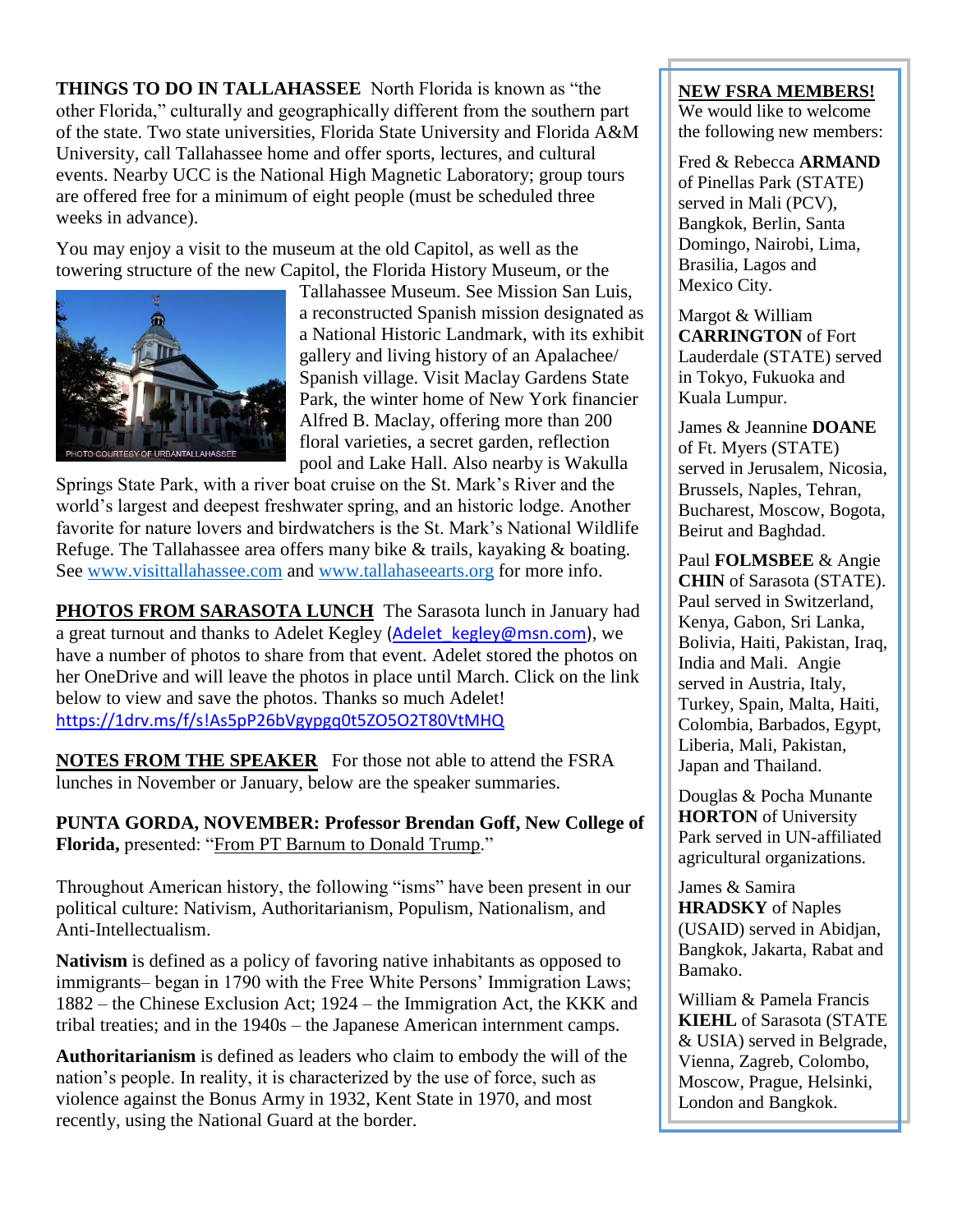**Populism** is a mode of persuasion pitting the people against the elite. In the late  $19<sup>th</sup>$  century, the people were the producers and the elite the nonproducers and constituted the privileged few.

**Nationalism** is when a nation becomes transcendent, persuasive, militarized and unquestionable. It uses stagecraft to persuade audiences.

**Anti-Intellectualism** is defined by plain speech, tradition, common sense, and distrust of science and religious fundamentalism.

How does PT Barnum fit in? He practiced the art of deception during the time of a market revolution, an emerging middle class and rise in print media, all powerful means of persuasion. According to Prof. Goff, these trends that have ebbed and flowed throughout American history, and the current transcendence of many of these "isms," coupled with Donald Trump as the consummate showman, is the dynamic that led to his election and his belief that favoring one segment of our populace against the other is how he holds onto and builds power and popularity.

His presentation was followed by Qs and As, in which FSRA members exchanged views with Prof. Goff on the meaning of the mid-term elections and what the future might hold as we look to 2020.

*Thank you to Sue Boorstein for the summary of Professor Brendan Goff.*

**SARASOTA, JANUARY: Raymond C Offenheiser**, former President of OXFAM/USA and currently Director and Keough School Distinguished Professor of Practice at Notre Dame University presented "Foreign Aid in the 21<sup>st</sup> Century: Reform in a Time of Uncertainty."

His points referenced the status of the recommendations of the Help Commission Report on Foreign Assistance of 2007.

- Integrating all U.S. assistance programs all three recent administrations have taken action but compromised and/or reversed by successor administrations.
- Align Aid and Trade policies often in conflict and a net drain on recipients. Not much progress under Obama. Transactional nature of Trump policies favors short-term initiatives with no longer term alignment.
- Re-write the Foreign Assistance Act of 1961 Obama administration did not act; preferred to work on the Quadrennial Development and Diplomacy Review (QDDR).
- Increase hiring/training of AID's workforce undermined by budget cuts.
- Create a new business model where "plans" are owned by recipient country; requires commitment and capability. AID can assume different roles in different countries (see USAID website for details).
- Build vibrant private sectors strong consensus resulted in the Build Act of 2018 creating the U.S. International Development Finance Corporation (USIDFC). It will merge OPIC (Overseas Private Investment Corporation) with key private capital functions of USAID. Key development but now working on merger issues.

#### **NEW FSRA MEMBERS!**

We would like to welcome the following new members:

Russell & Anita **LeCLAIR** of Naples (STATE) served in Paris, Ibadan, Dublin, Lubumbashi, Vientiane, New Delhi, Vienna, Stockholm, Nairobi, Pretoria and Frankfurt.

Rachel Gray **McCLURE** of Sarasota (STATE) served in Paris, Santo Domingo, Nassau, Sarajevo and Athens.

David & Mercedita **PETERSON** of Altamonte Springs (STATE) served in Beirut, Tehran, Hong Kong, Beijing, Kampala, Port Louis, Maseru, Bonn, Rangoon and Tel-Aviv.

Gwynne **STRADER**-**OCANA** of Sarasota (STATE) served in Madrid, Kingston, London, Bridgetown, Trinidad, Santo Domingo and Nassau.

#### **NEW GIFT IDEAS**

Polo shirts with the FSRA seal are available through FSRA member Bob Kegley at [RAWombat@msn.com](mailto:RAWombat@msn.com) (prices range from \$24 - \$27 with seal embroidery plus shipping; XL sizes add \$6). Men's shirts are available with or without a pocket; ladies are without pockets. Search for "Port Authority Polo Shirt" for product information and colors at this website:

[http://www.unameitapparel.](http://www.unameitapparel.com/shop/) [com/shop/](http://www.unameitapparel.com/shop/)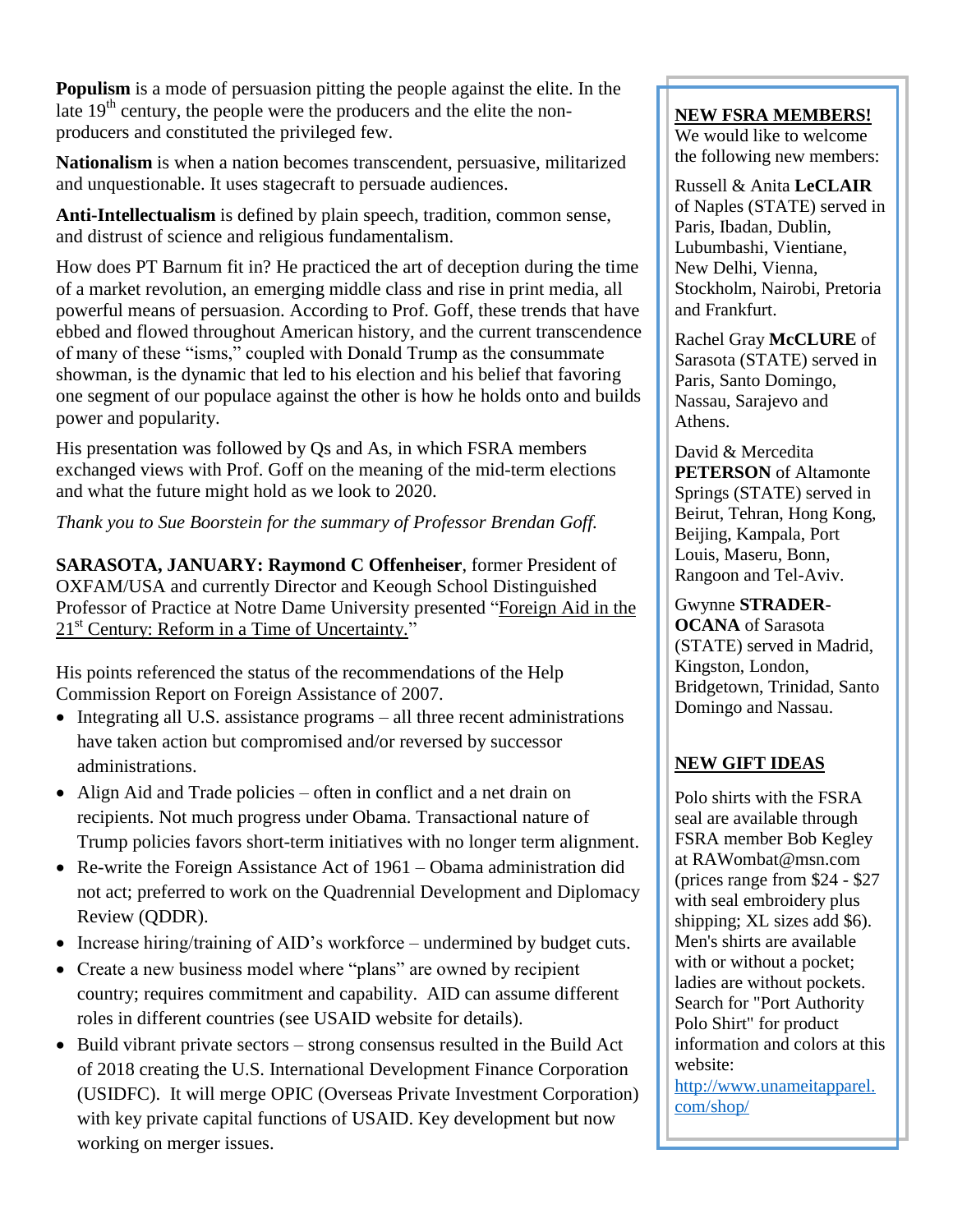He added that Foreign Aid is only as effective as the Foreign Policy it aligns with and there are many challenges.

- Withdrawal from Afghanistan, Iraq and Syria.
- Adjusting to the rise of China we have no strategy to compete with its Belt and Road initiative.
- Acknowledging the reality of climate change.
- Dealing with mass migration.
- Rise of Nationalism and Authoritarianism
- Rising number of conflicts.

He closed by crediting our defense leaders with recognizing the need for development to reduce the need for military action. However, he believes that President Trump is taking the country back to a Hobbesian world of mercantilism defined as the good guys vs. the bad guys.

Also at the Sarasota lunch, **Paula Jakob, Executive VP and CEO of AFSPA** provided an update on its insurance programs in five areas. See websites for latest updates: RNET.State.Gov; OPM.Gov.Policy; and AFSPA.com.

1. Effect of furlough – FS annuities payments are not at risk. Deductions for FEHB, FEGLI, Fed Long Term Care and Dental/Vision plans will continue. Only uncertainty is whether any changes made in Open Season have been effected before Furlough.

2. FEHB in 2019 – focusing on cost transparency before filling prescription; wellness initiatives; chronic conditions such as diabetes management; telehealth program; discounts on hearing aids and non-FEHB programs such as dental and vision plans.

3. Medicare Part A – deductibles increased but covered by FEHB. Part B – non participating provider can charge 15% more than participating provider. If no Part B, must consider cost of participating vs. non participating provider.

4. Senior Living Foundation – Thanks to contributors was able to provide a quarter million in grants which funded seminars on mental health, pain management and the new tax law, inter alia.

5. Migration last year from CIGNA to AETNA: complicated. Thanks to all for patience. 85% of claims now paid in 15 days.

*Thanks to Jeff Olesen for the summary of our speakers at the Sarasota lunch.*

#### **WONDERING WHERE FUTURE FSRA EVENTS WILL BE?**



The locations will depend on YOU! Are you thinking it would be great to have a FSRA lunch in your Florida hometown? We need members to suggest venues and speakers. As a local, you are the best person to suggest a location. The FSRA board will be happy to help with the details. A "Guide for Hosting" is

available upon request. Please contact Ellen Connor Engels, FSRA Vice-Chair, at 703-785-0614 or [engelsec@hotmail.com.](mailto:engelsec@hotmail.com)

**AFSA** – AFSA encourages retired FS personnel to let your Congressional Representatives know what you think about the proposed cuts to the State Department and USAID budgets, and to thank them for the things they do support. <http://afsa.org/>

#### **Death of an Annuitant**:

#### *Submitted by Judy Carson*

The following link to the AFSA website offers valuable information that all retirees should have in their estate/trust documents (and send onto the executors and successive trustees).

[http://www.afsa.org/death](http://www.afsa.org/death-annuitant)[annuitant](http://www.afsa.org/death-annuitant)

**AFSA Retiree Outreach Coordinator** – Christine Miele is the AFSA Retiree Outreach Coordinator. This is a newly created position at AFSA dedicated to engaging with Foreign Service Retiree Associations throughout the country & supporting the work FSRA does locally to share the story of the Foreign Service. Christine Miele's contact info is available at: <http://www.afsa.org/outreach>

#### **USEFUL WEB LINKS**

Haven't read the latest Foreign Service Journal? [http://afsa.org/afsa](http://afsa.org/afsa-publications-resources)[publications-resources](http://afsa.org/afsa-publications-resources)

How about State Magazine? [https://www.state.gov/m/dgh](https://www.state.gov/m/dghr/statemag/) [r/statemag/](https://www.state.gov/m/dghr/statemag/)